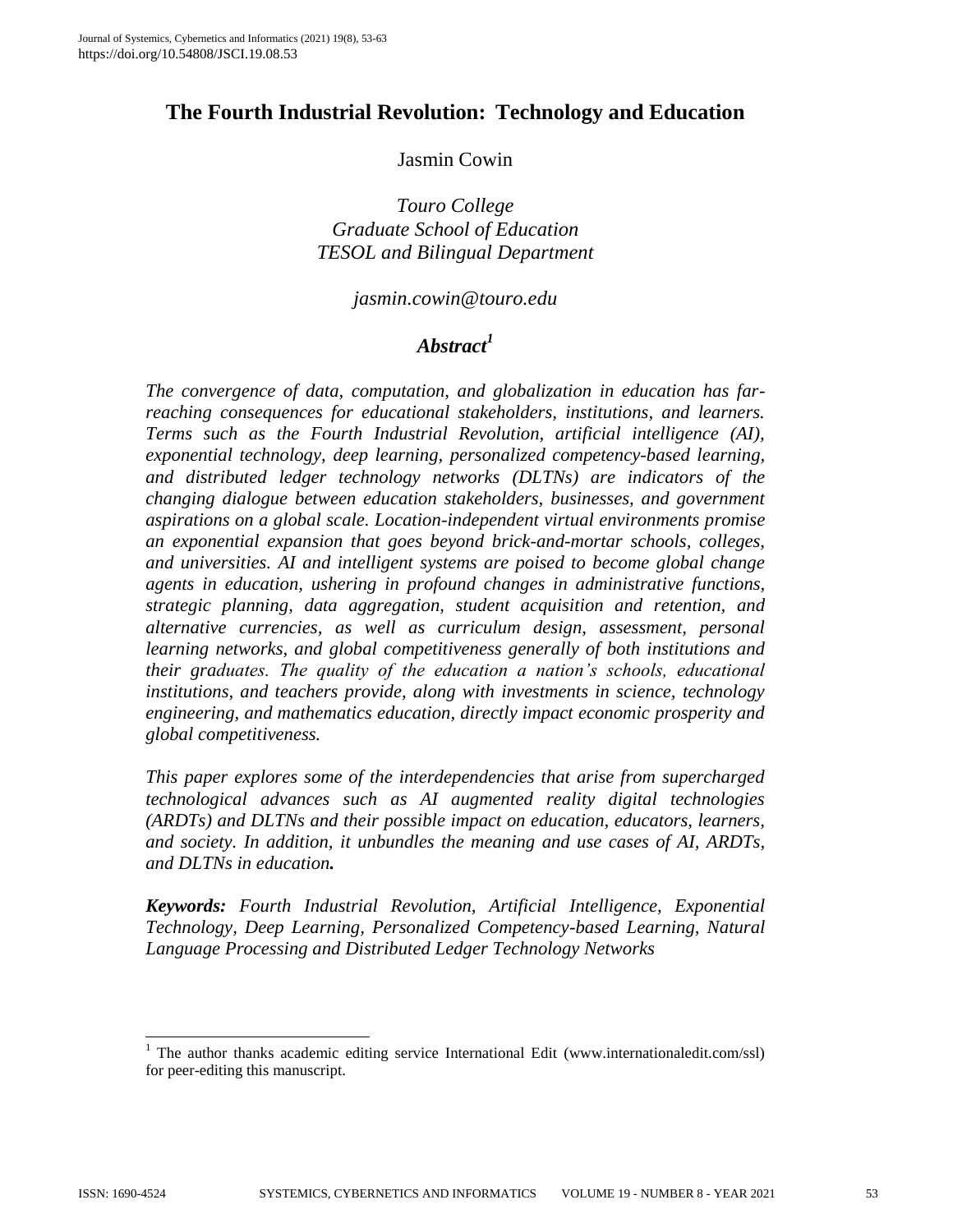### **1. Education and Globalization**

This paper explores interdependencies related to education, shifts in institutional visions and missions, and evolving systems supercharged by technological advances, such as artificial intelligence (AI), augmented reality digital technologies (ARDTs), and distributed ledger technology networks (DLTNs). The future of education and work is set against a fluid background of volatility, uncertainty, complexity, and ambiguity (VUCA). In the late 1980s, the U.S. Army War College coined this term to describe the post-Cold War world. VUCA captures the essence of the soon-to-be dominant Fourth Industrial Revolution (4IR).

The 4IR was first identified by Klaus Schwab, the founder and executive chairman of the World Economic Forum. 4IR, also called Industry 4.0, is built "on the widespread availability of digital technologies that were the result of the Third Industrial, or Digital Revolution, the Fourth Industrial Revolution will be driven largely by the convergence of digital, biological, and physical innovations" (Schwab, 2021). The continued competitiveness and relevance of education depend on educational institutions, service providers, and learners in synthesizing and adapting to the trends of the 4IR. Social stability, economic growth, and sustainability can only be supported in the twenty-first century through systems that anticipate the coming sociocultural and global changes. The educational quality of a nation's schools, educational institutions, and educators coupled with investments in science, technology, engineering, and mathematics education directly impacts a country's economic prosperity, workforce employability, and global competitiveness.

Educators, educational institutions, corporations, and countries must prepare for adaptations in their organizational structures and content delivery for the generations iGen and Gen Z. These hyperconnected learners, born between 1995 and 2012, are at home in ARDTs and familiar with DLTNs. However, fundamental questions concerning the nature of global education still center around the five Ws: what is taught, by whom it is taught, and how, where, and why it is taught.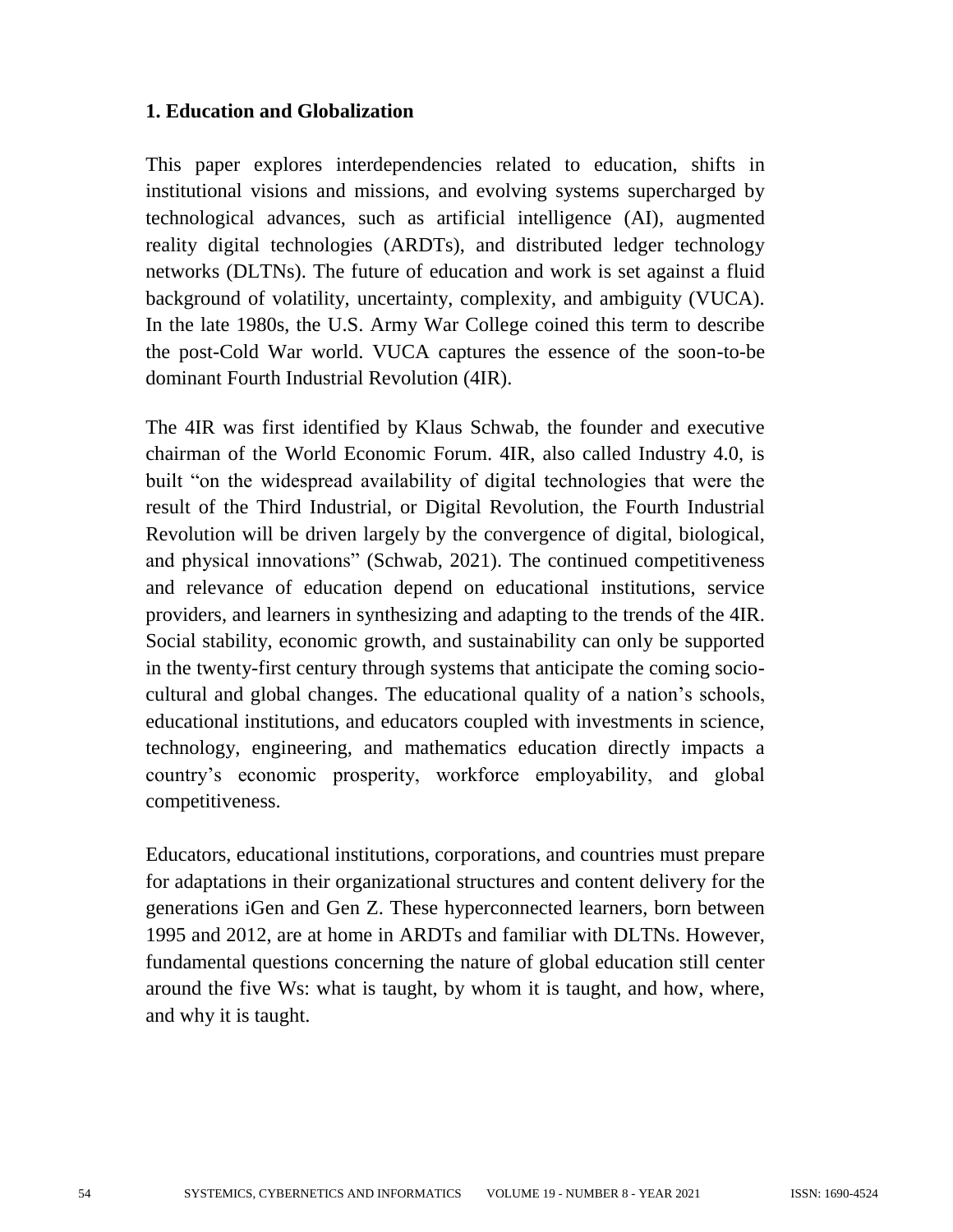# **2. Business of Education: Resources, Processes, and Priorities**

The scholar Clayton Christensen founded the study of resources, processes, and priorities (RPP) in his 2006 Harvard Business Review article,*"Assessing Your Company's Capabilities: Resources, Processes, and Priorities."* These RPPs are those necessary for a company to get work done (Christensen, 2006). Although RPPs are part of the analysis of business models, they can be applied to education and educational organizations through analysis, synthesis, and alignment of institutional and instructional structures and technology resources.

Successful Edtech integration must be implemented with deliberate strategy rather than reactive resource allocation. In education, resources are the tangible and intangible assets that an educational institution uses to support its faculty and learners. The resources are people, facilities, equipment, technology, curricula, money, endowments, and relationships with communities, learners, businesses, and governments. Because educational resources are easy to identify and realign, they are often the focus of far-reaching decisions. Initial e-learning processes at institutions are often grafted as add-ons or additional services without strategic long-term planning or robust discussion of the concepts of instruction, teaching, and learning as means of education and workforce preparation. However, innovation always involves risk and "is fraught with challenges. Leaders need to understand that simply buying the latest technology or giving schools freedom to experiment may do little to help leaders consistently improve student outcomes." (Freeland Fisher, 2017, p. 4)

Educational processes include the ways in which programs and departments are developed or created or that services are offered to learners, faculty, and communities. Such processes also include the methods through which procurement, research, budgeting, faculty and staff development, and resource allocation are performed. The integration of DLTNs such as blockchain or holochain could soon further streamline administrative procedures and processes by tackling credentialing and international transcript transfers. The Digital Credentials collaboration and other partnerships are working with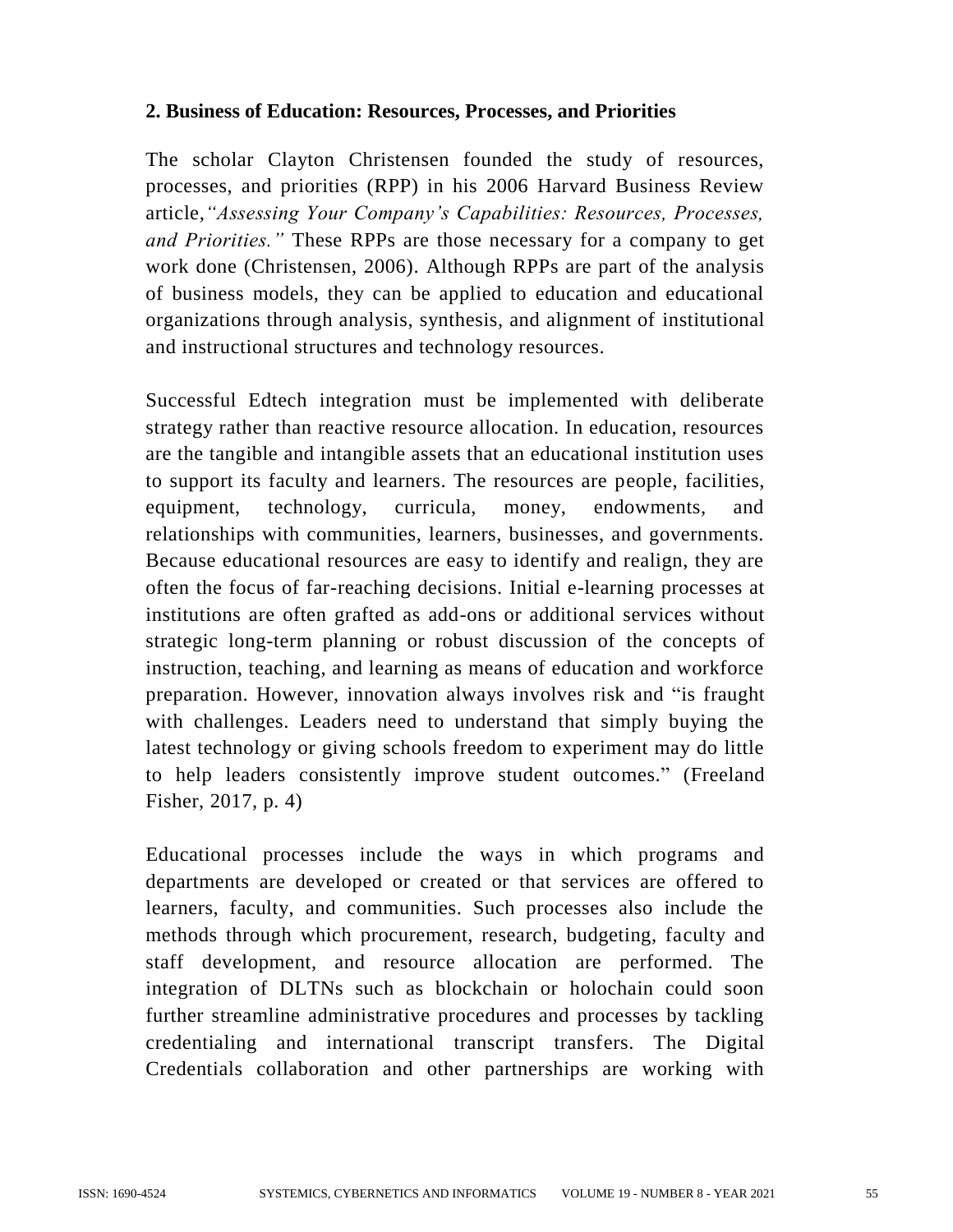universities and governments to create a shared infrastructure for digital academic credentials. In addition, DLTNs are capable of tracking intellectual property, use verified sovereign identities for student identification, and employ immutable certificates coupled with microcredentialing.

Educational priorities emerge from institutional missions and visions reflecting board, council, faculty senate, or trustee decisions to fund new programs or departments or to discontinue program majors. In addition, priorities in educational institutions include local and global academic ranking and standing in key academic areas, strategic academic and financial investments, a distinctive institutional culture with a sense of community, and the successful placement of graduates in colleges or the workforce.

#### **3. Education, Instruction, and Skills**

Mere information delivery is not education. A closer look at the historical concepts of education and instruction is warranted. We begin with a foray into the Latin roots of these words. The Latin *educatus* is the past participle of *educare*, which means to bring up or train or nourish a child, physically or mentally. It can also mean to rear, educate, or train a person in a field of skill or art (Wiktionary, 2021), but it refers more frequently to the mind. Etymologically, the words 'instruction' and 'instructor' derive from the Latin *īnstrūctus*, which has the root meaning of instructing, arranging, furnishing, or providing. Then *informare*, the source of the word 'inform,' means to shape, mold, or develop (Wiktionary, 2021).

The contemporary use of the words 'inform' and 'information' often reduces this complex connotation to the simple acquisition of facts. However, the deeper meaning here is of a process of shaping and developing the minds of learners. Basil Lanneau Gildersleeve (1831– 1924), a highly regarded American scholar of the classics, in his essay "Limits of Culture," called for a sharp distinction between education and instruction. He defined education as "the normal development of the powers that lie in man's nature and [...] not to be confounded with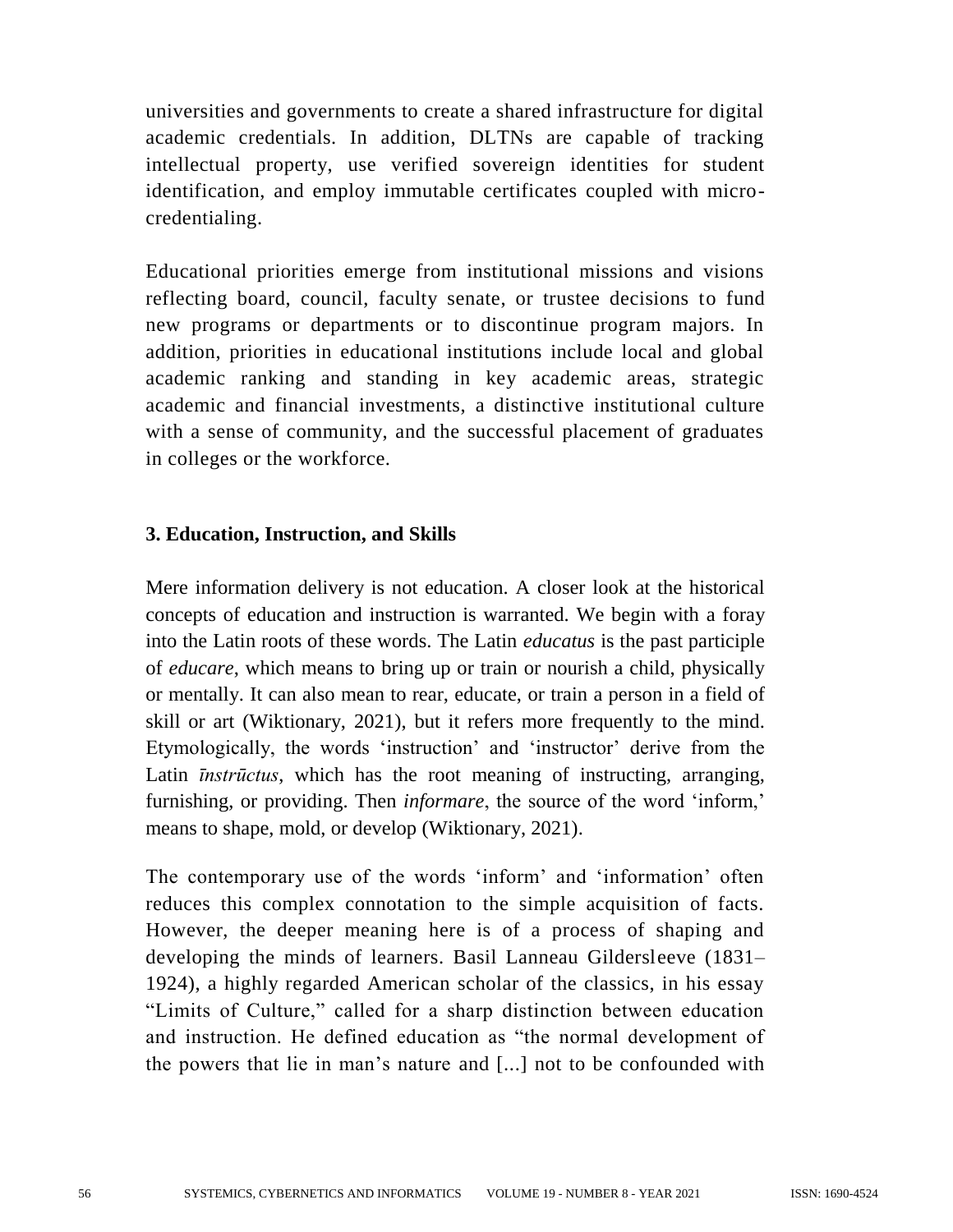instruction, which merely furnishes the means and appliances of education" (Gildersleeve, 1890, p. 13)

| <b>Education</b>   | <b>Instruction</b>           | <b>Processes</b>                                                                                                                                                | Kolb's Four<br><b>Stages</b>  |  |
|--------------------|------------------------------|-----------------------------------------------------------------------------------------------------------------------------------------------------------------|-------------------------------|--|
| Mindfulness        | Learning to<br>know          | Cognitive processes:<br>memory, learning,<br>language use, problem-<br>solving, decision making,<br>reasoning                                                   | Concrete<br>experience        |  |
| Curiosity          | Learning to<br>do            | Stages of the learning<br>process: unconscious<br>incompetence<br>, conscious incompetence<br>, conscious competence,<br>unconscious competence<br>(Maya, 2007) | Reflective<br>observation     |  |
| Meta-<br>awareness | Learning to<br>live together | Interpersonal processes:<br>expectancies, attribution,<br>personal relationships,<br>and group dynamics                                                         | Abstract<br>conceptualization |  |
| Meta-<br>cognition | Learning to<br>be            | Intrapersonal processes:<br>internal vocalization,<br>reflective thinking                                                                                       | Active<br>experimentation     |  |

| Table 1: Kolb's Four Stages of Learning (McLeod, 2017) |  |  |  |  |  |
|--------------------------------------------------------|--|--|--|--|--|
|--------------------------------------------------------|--|--|--|--|--|

### **4. Date, Computation, and Globalization**

The convergence of data, computation, and globalization in education is changing the way knowledge is generated, disseminated, and transformed into products and services for educational institutions, educators, learners, and employers. Big data and human and technological networks span the globe. Looking forward, educational institutions that offer a menu of established disciplines and degrees in brick-and- mortar buildings may no longer be an ideal, desirable, or sustainable model.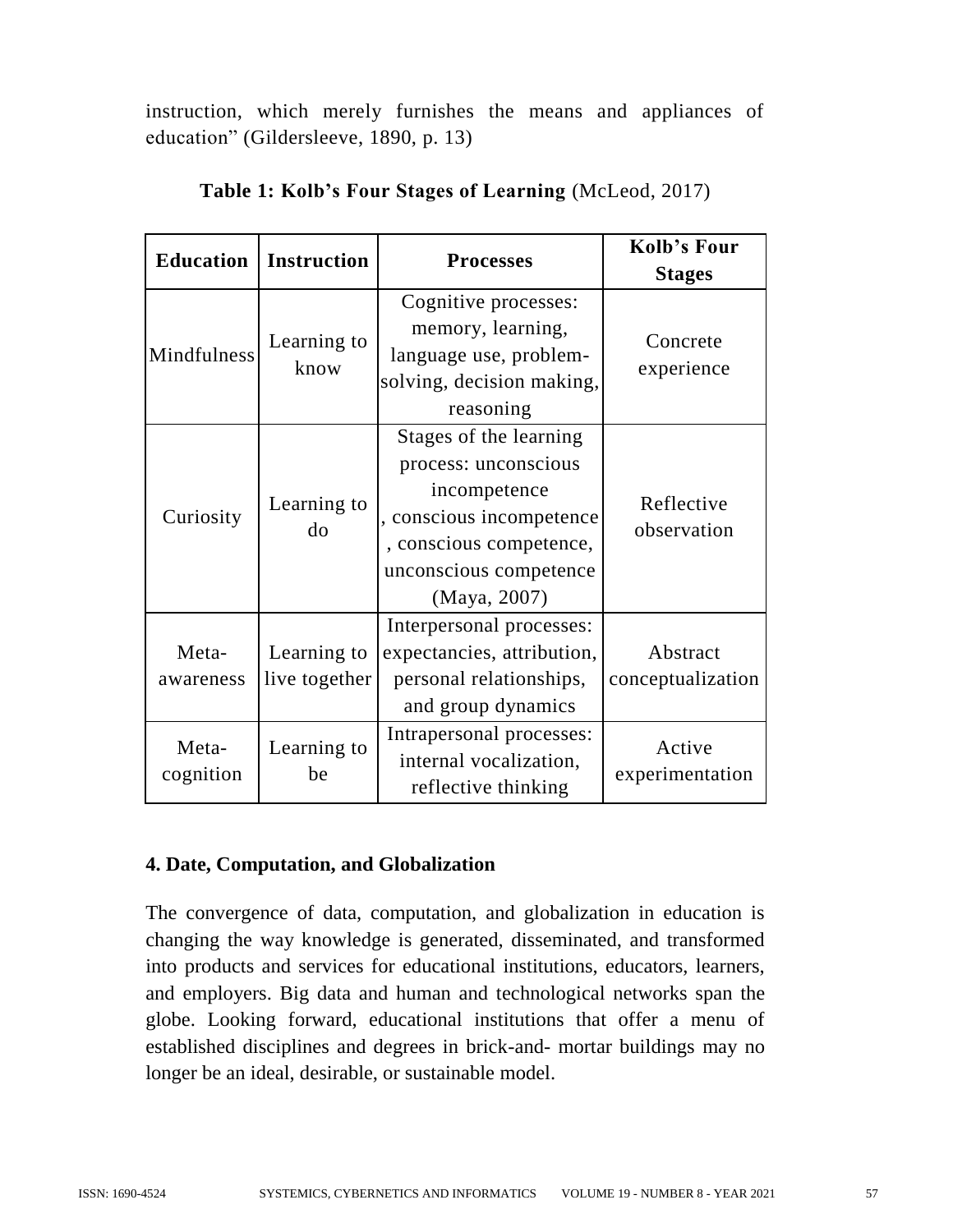Clay Christensen also developed a theory of disruptive innovation, a pivotal twenty-first-century business idea. Here, disruptive innovations "are NOT breakthrough technologies that make good products better; rather they are innovations that make products and services more accessible and affordable, thereby making them available to a larger population" (Clayton Christensen Institute, 2021). Thus, massive open online courses are not a break- through innovation, as the ability to watch televised or videotaped lectures predates them; instead they make an already available product, distance education, more accessible to a global group of learners.

#### **5. Terminology, Vocabulary, and Acronyms**

New terminology is a constant presence in educational conference presentations, articles, discussions, Zoom meetings, webinars, and academic papers that explore the meaning and concepts of the 4IR. Novel acronyms, used with knowledgeably raised eyebrows and infused with sophisticatedsounding vocabulary are used to impress audiences. However, the concepts behind the terminology and acronyms are as new to the general public and educators as the concepts and vocabulary of the First Industrial Revolution were to their contemporaries. The primary feature of the First Industrial Revolution was mechanization, which introduced the vocabulary and concepts of steam engines and factories. The vocabulary of the 4IR describes the fluid boundaries between the physical, digital, and biological worlds. "It's a fusion of advances in artificial intelligence (AI), robotics, the Internet of Things (IoT), 3D printing, genetic engineering, quantum computing, and other technologies. It's the collective force behind many products and services that are fast becoming indispensable to modern life" (McGinnis, 2020).

Exponential technologies are those that allow change at an accelerated speed (Bree, 2020). Today, there are three main exponential technologies: AI, machine learning, and deep learning. AI "refers to the simulation of human intelligence in machines that are programmed to think like humans and mimic their actions" (Chaitanya, 2020). Machine learning is a type of AI, and deep learning is a particularly complex category of machine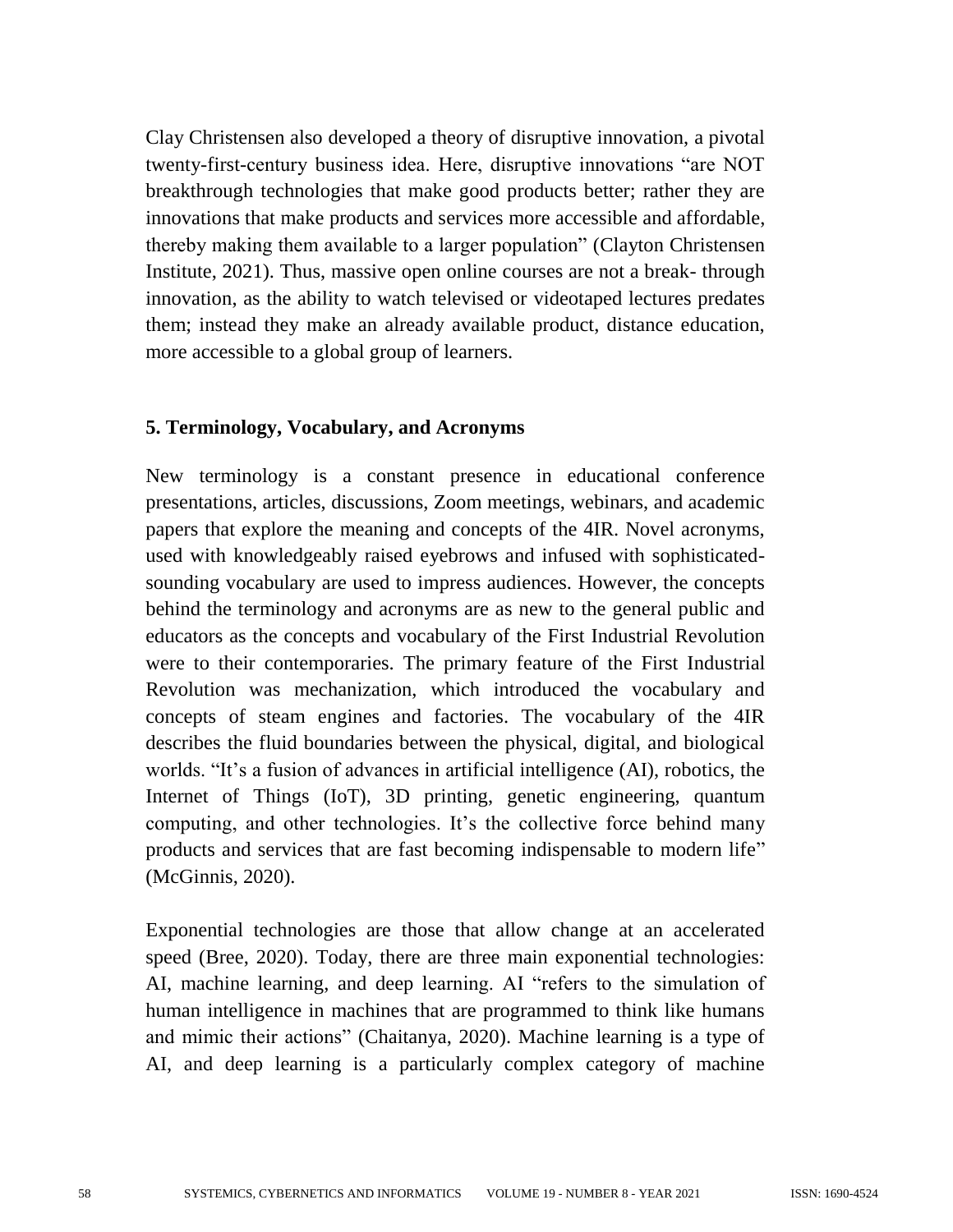learning (Wolfewicz, 2021). Deloitte defines exponential technology as "innovations progressing at a pace with or exceeding Moore's Law" that "evidence a renaissance of innovation, invention, and discovery…[and] have the potential to positively affect billions of lives" (Deloitte, 2016).

Intelligent automation is a combination of robotic process automation and AI technologies. It uses cognitive technologies such as computer vision, natural language processing (NLP), and fuzzy logic that arches across the entire automation process (Automation Anywhere, 2021).

DLTNs, including the peer-to-peer networks of blockchain and holochain, encompass multiple capabilities such as the linking or encrypting of records, an important new frontier for educational globalization, as it opens the door to transcript referencing and possible global degree acceptance. In addition, cryptocurrencies use DLTNs.

ARDTs are computer-generated interactive experiences generated in simulated environments. "Augmented reality is an interactive experience of a real-world environment where objects residing in the real world are enhanced by computer-generated perceptual information, sometimes through multiple sensory modalities" (Bree, 2020).

All of these technologies are nested within the Internet of Things, the interconnection of physical devices and objects through the Internet (Bree, 2020). The complex concepts behind the terminology are indicators of the urgent need to support dialogue between the educational leadership and educational stakeholders in the face of far-reaching changes confronting educational stakeholders, their constituencies, and their national interests.

### **6. Educational Technology: The Promised Land?**

Learning centers are being transformed by computer- based intelligent systems. Algorithmic approaches to decision making are beginning to permeate both the institutional and personal domains in the form of decision-support systems. In education, AI and other intelligent systems are poised to trigger large-scale change with profound impact on administrative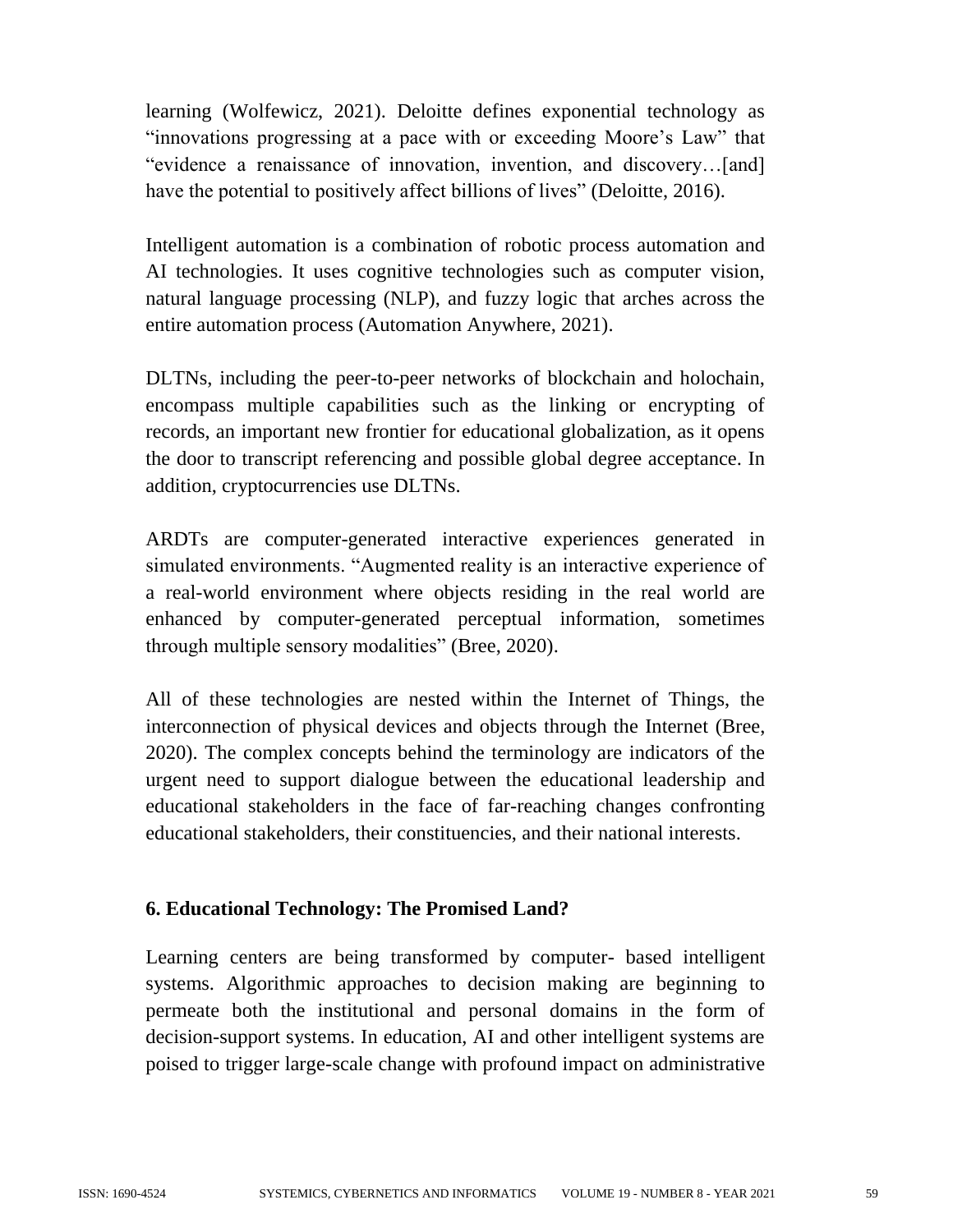functions, organizational planning, data aggregation, degree viability, curriculum design, meaningful learning outcomes and competencies for graduates, and personal learning networks. These VUCA changes are the background for distance learning, the global competitiveness of educational institutions, and the viability of their degrees and their graduates.

AI-enabled hyperpersonalization is an interesting example of automating student-centered learning. This is personalized competency-based learning that is unfolding in iGen/Gen Z schooling. Here, an AI develops a custom learning profile with individual learning paths aligned to the specific needs of each learner. Generations iGen and Gen Z. are already hyperconnected learners who have mastered different platforms and learning environments. Among the macrotrends for this generation are the need for flexibility, personalization, and hyperconnectedness. How will these technologies change iGen/Gen Z graduates' abilities not only as learners but as explorers of life? Terms such as customer learning profile indicate the planned uses of data aggregated during learning sessions. The use of labels matters. In medicine, patients became clients. The term client invokes someone who receives a service for payment, but a patient is a sick person in need of care. These are two very different ways of seeing the same person.

NLP is another example of a disruptive technology. NLP can be defined as the automatic manipulation of natural language, whether speech or text, by software (Brownlee, 2019). Google Translate features Word Lens, a program that enables users to hold their phone up to a sign or printed text for instantaneous translation into 27 languages. Users now have instant access to multiple languages. For educators in the field of Teaching English as a Second Language (TESOL) and other language professionals, this technology will eventually change the face of language education.

#### **7. Conclusion: Creativity, Collaboration and Communication**

What are the implications for education, both for learners and educators and for educational systems? Christensen's theory of disruptive innovation identifies two categories of people that can be expected to give such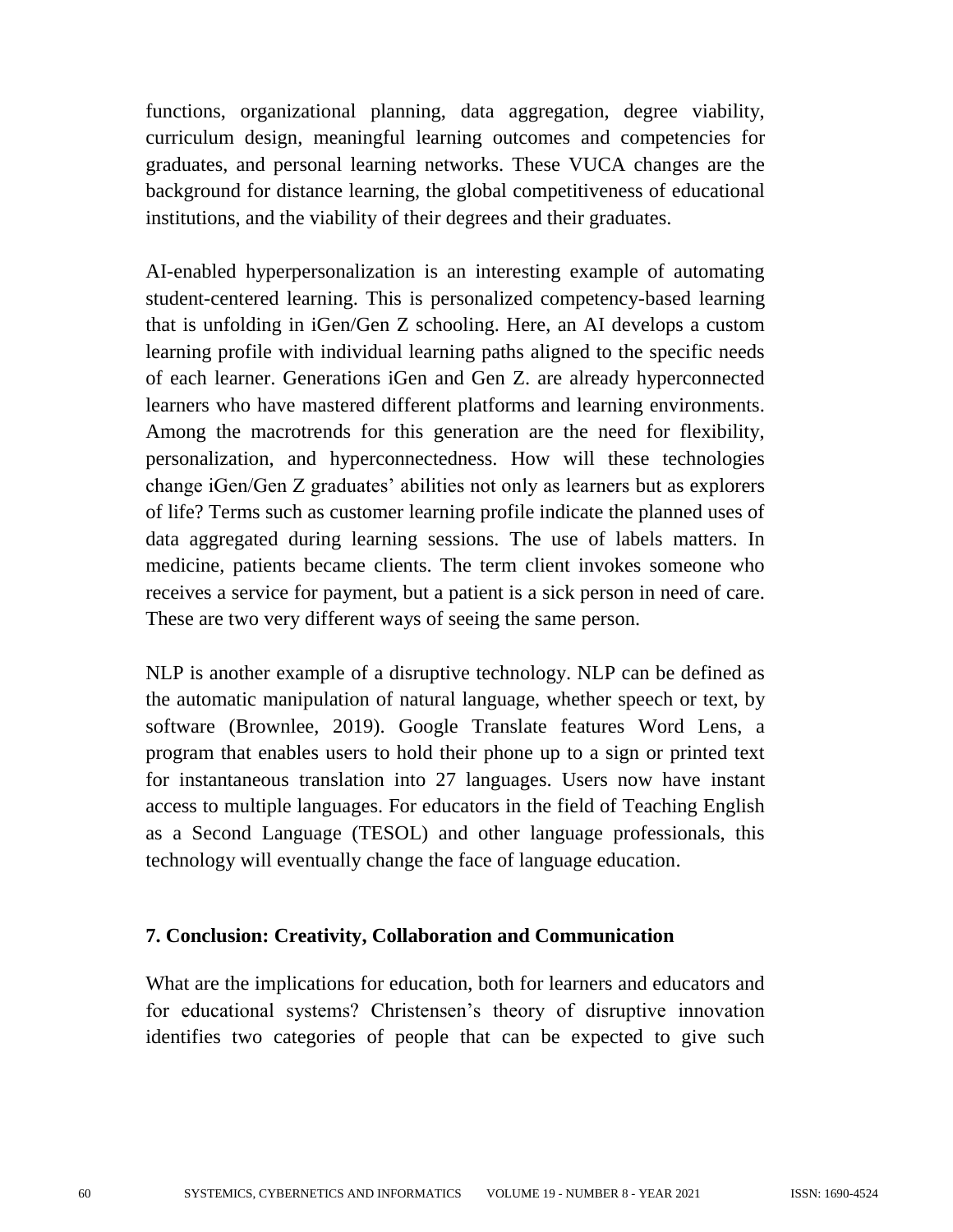innovations their initial foothold: the least-demanding consumers and nonconsumers.

The least-demanding consumers are learners with access to mainstream options such as public schools or colleges who are overserved by those options. If given the choice, these learners will trade away core functionality for other benefits, such as affordability, convenience, or customizability. Examples of these types of service are fully online programs such as those of the University of Phoenix or Southern New Hampshire University. These are accredited institutions that feature affordable, accessible degree programs to thousands of learners fully online. In the K–12 arena, the "least-demanding consumers are students and families who are willing to give up some aspects of a conventional  $K-12$ school experience in order to gain greater flexibility or customizability" (Arnett, 2021). Nonconsumers are rare in the US education system, but in countries such as Mali, Burkina Faso, Burundi, Chad, and Yemen, there are still countless school non-completers, despite obligatory school requirements. Many students hover at the margins of dropping out or become nonconsumers due to food insecurity, insufficient transportation, and high- intensity conflicts among other issues. Here disruptive innovation in educational technology could bring lasting positive changes to learners and their communities.

Technology will never replace great teachers, but in the hands of a great teacher, technology can be transformational (Couros, 2021). Education and meta-education ask for educating the educators within continuous selfeducational processes, thus increasing their effectiveness of the education they are providing. However, AI, ARDTs, and DLTNs should not be confused with or replace educators' empathy and loving-kindness or the learner's creative spirit. Instead, an integrated vision is needed that can cover instruction, teaching, and learning in education to strengthen access and equity in education through technology while bearing in mind educators' sacred responsibility to remain true to their calling to *educare*, cultivate and nurture their learners' spirits.

AI, ARDTs, and DLTNs will provide access to personalized quality education, training for future skillsets, and a global portability of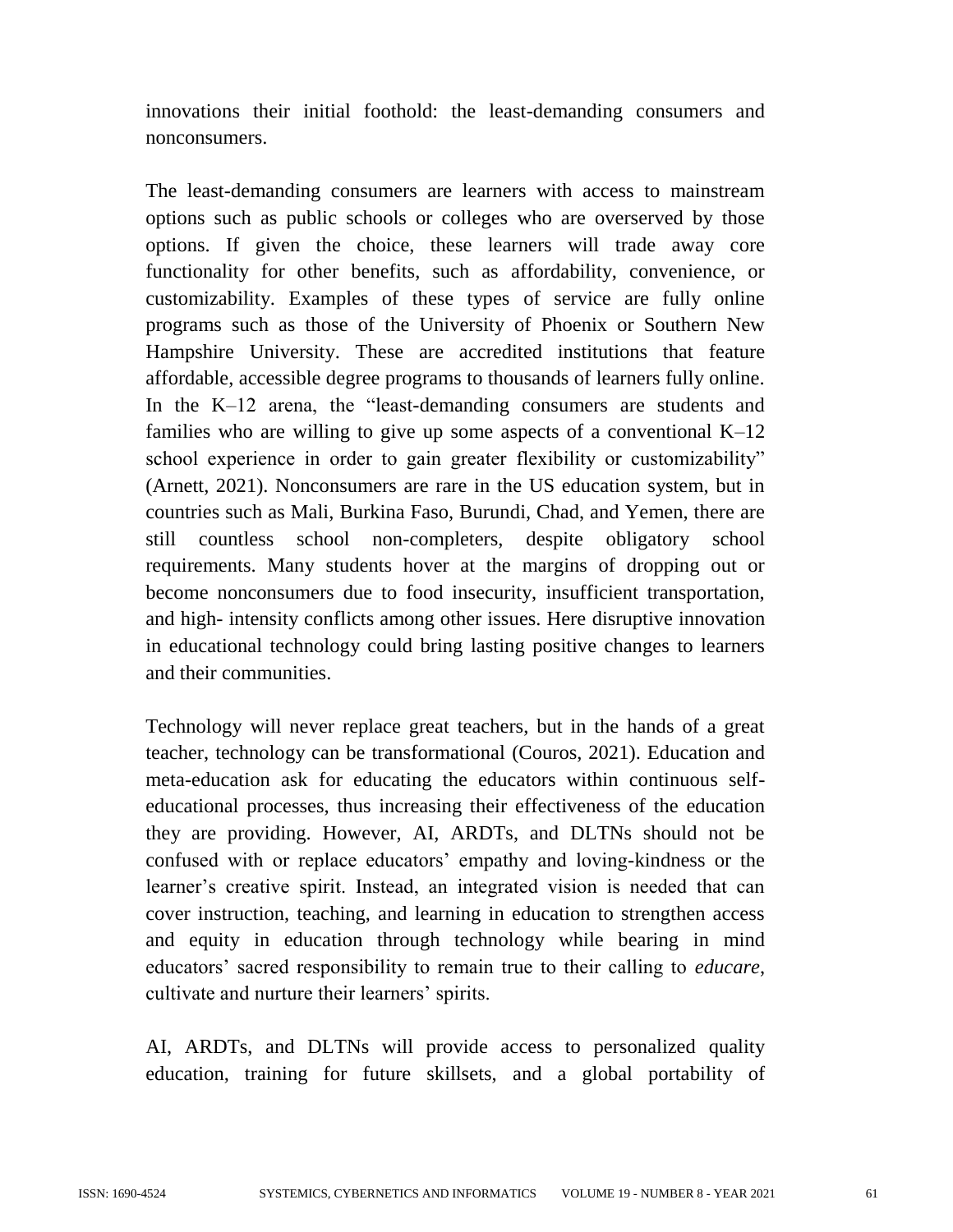educational credentials, tempering the birth of a new useless class (Harari, 2017). However, it is unclear how AI, with its intelligent tutors and cognitive agents such as chatbots will foster intellectual curiosity, in-depth synthesized reasoning, and productive academic behavior. Sequential learning types, such as continuous student progress tracking, and next-step hints coupled with selected practice problems might not lend themselves to desirable twenty-first-century skills such as creativity, collaboration, and communication.

AI processes cannot nurture intrinsic greatness residing within those learners harboring a Gutenberg leap, the beauty of Beethoven's Ninth Symphony, or da Vinci's genius. Richard Wagner's tetralogy *Der Ring des Nibelungen* explores in opera an allegory of the emergence of humanity from the state of nature and the growth of moral consciousness. From this rises the ascendance of a mature morality rooted in empathy and love between living beings. This author believes that humanity's greatness lies in its immense creative potential often inspired through the individual struggle from night to light from "All that is and all that was, Future, Present and the Past" (Cowin, 2018, p. 9).

#### **Acknowledgements**

The author gratefully acknowledges Dr. Abdullah Mohammed Al Ghurbani, Assistant Professor of Modern English Literature, English Department, Faculty of Arts and Humanities, Sana'a University, Yemen, and Dr. Ching-Ching Lin, Touro College, GSE, TESOL/Bilingual Department, New York, NY, for their insightful peer review of this paper.

#### **References**

Arnett, T. (2021, 4 26). *K–12 programs with disruptive potential face an important decision.* Retrieved from Clayton Christensen Institute: https://www.christenseninstitute.org/blog/k-12-programs-with-disruptive-potential-face-an-important-decision/

Automation Anywhere. (2021). *What is Intelligent Automation?* Retrieved from Automation Anywhere: https://www.automationanywhere.com/rpa/intelligent-automation

Bree, P. (2020). *Exponential Technologies That Will Drive Innovation*. Retrieved from Sherpa.ai: https://sherpa.ai/blog/20- exponential-technologies-that-will-drive-innovation/